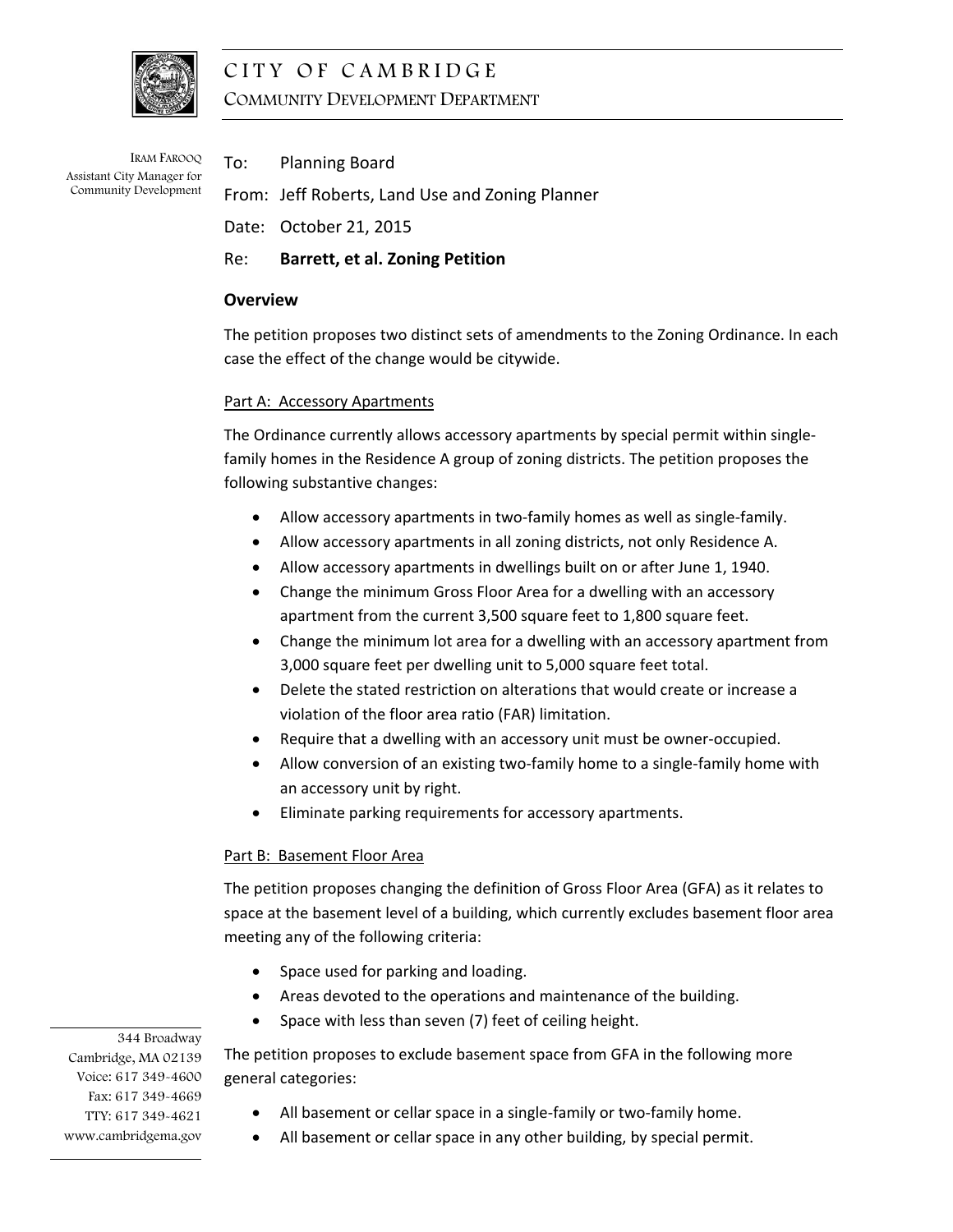Staff has met with the lead petitioner to discuss the proposal. This memo addresses several of the potential impacts and other issues raised, considering the proposal as two individual amendments as well as their potential combined effects.

# **Accessory Apartments**

Issues related to accessory apartments can be divided into three main categories: the purpose of accessory apartments, the characteristics that differentiate accessory apartments from other types of dwelling units, and the other regulations and restrictions that apply to accessory apartments.

## Purpose of Accessory Apartments

The concept of an accessory apartment is more typical in planning and zoning for communities that are, unlike Cambridge, predominantly single‐family residential. In places where two‐family and multifamily housing is not allowed, some cities and towns allow accessory apartments as a way for homeowners to make use of space within a house to allow additional housing options while minimally impacting the single-family character of the neighborhood.

Some of the typical objectives commonly cited for accessory apartments are as follows:

- To allow economic opportunities for homeowners who have unneeded space but do not wish to move. Sometimes this is associated with families "downsizing" their needed living space or senior homeowners who prefer to "age in place."
- To provide housing opportunities for single people, younger workers or others who might have few housing options in communities that contain predominantly larger single-family homes.
- To allow homeowners to create separate living space for family members, often referred to as "in‐law apartments." Some communities require that the person occupying an accessory apartment is a relative of the owner (this is not required under current zoning or the proposed amendment).
- To provide for the creation of affordable units. Some Massachusetts communities have considered promoting accessory apartments as an alternative to creating multifamily housing to meet affordable housing thresholds under the Chapter 40B statute.

In the current Cambridge zoning, the purpose of accessory apartments is explained as such:

[Section 4.22] "These [Residence A] districts contain a number of large single family homes that are underutilized. … Given contemporary life styles, housing needs and energy and maintenance costs, it is beneficial to the City to allow greater flexibility in the use of such [existing large single‐family] dwellings without substantially altering the environmental quality of such residential districts."

*Proposed Changes:* The petition would retain most of the wording in the purpose, but removes reference to the particular district and includes two-family homes in the description (discussed further below), the implication being that the issues identified are relevant to single-family and two-family homes throughout the city.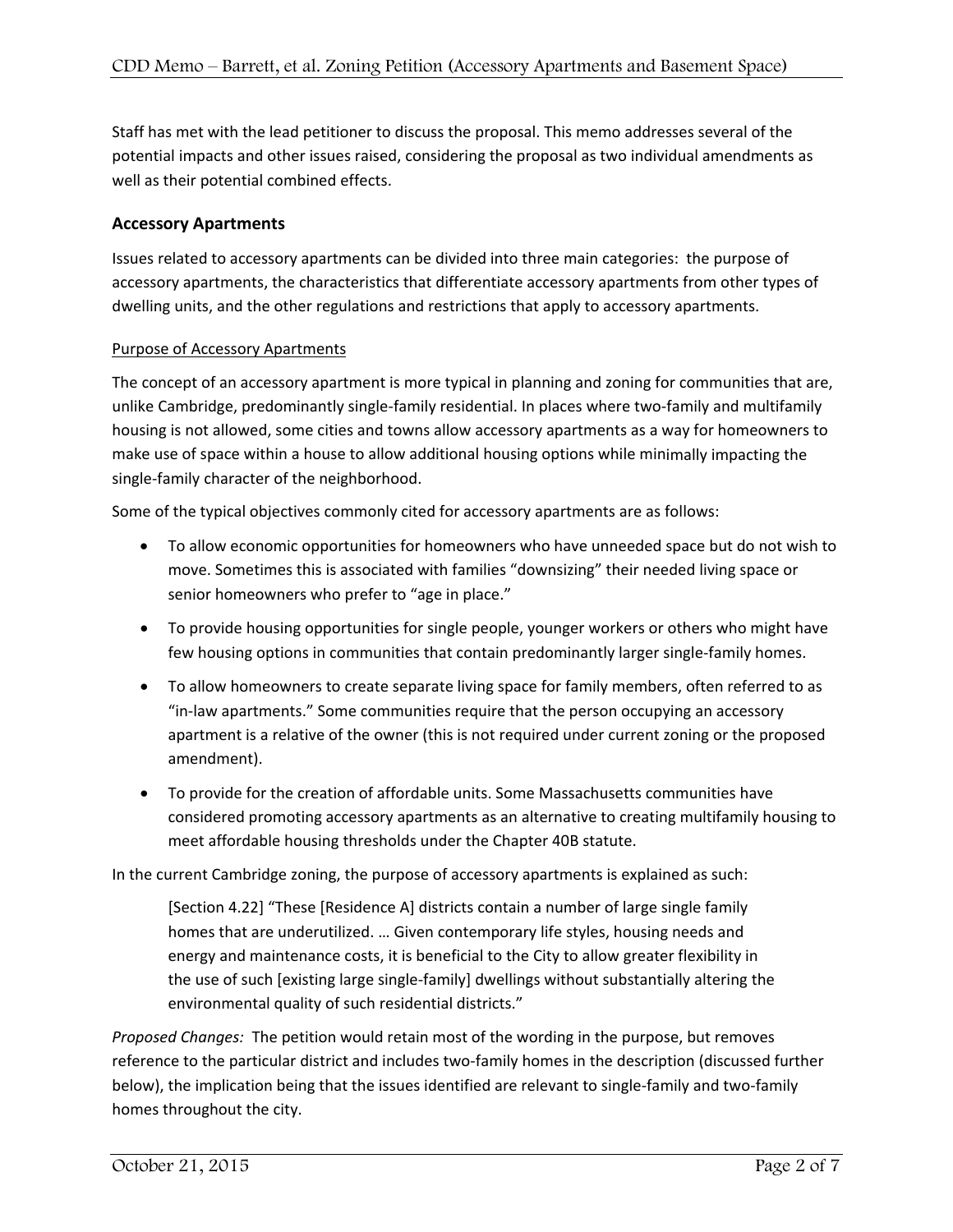## Characteristics of Accessory Apartments

One of the key technical issues with the concept of accessory apartments is the distinction between an accessory unit and any other type of dwelling unit in a two-family or multifamily dwelling. Without a clear distinction, an accessory apartment could simply be a mechanism to expand the number of units on a lot without triggering other zoning limitations. In the model zoning text in the Massachusetts "Smart Growth / Smart Energy Toolkit," which is referenced in the petition, accessory apartments are characterized as being "clearly a subordinate part of the single‐family dwelling," which states the intent but requires more specificity to be applied as a strict regulation.

In the current Cambridge zoning (Article 2.000), the following definition is provided, with the two operative distinctions being that an accessory apartment must be (a) within a single‐family residence and (b) under the same ownership as the principal single-family residence:

"*Accessory Apartment.* An accessory use with one or more rooms with separate kitchen and bathroom facilities, constituting a dwelling unit, located within and under the same ownership as a single family detached dwelling and designed for the occupancy of a single family."

*Proposed Changes:* The petition would amend the definition to allow accessory apartments in two‐ family dwellings as well as single‐family. This provision would be fairly unique since accessory apartments are usually limited to single‐family homes, the purpose being to provide a legal alternative to creating a two‐family dwelling. It is not entirely clear how accessory apartments would be added to two-family dwellings in practice, but the petitioner clarified to staff that the intent is to allow two-family dwellings to add one accessory apartment only in cases where the entire building is under common ownership and the owner occupies one of the units. This intent would need to be clarified in the zoning text, because the units in a two-family dwelling could be separately owned (as condos or townhouses) and the provisions might be interpreted to allow each of those separately owned units to create an accessory apartment.

Though not included in the definition, the petition proposes the following additional qualifications that describe the characteristics of accessory apartments:

- A dwelling with an accessory apartment must be owner-occupied (i.e., the homeowner must reside either within the principal dwelling or within the accessory apartment).
- An accessory apartment is limited to 900 square feet of GFA, or 35% of the GFA of the principal dwelling, whichever is less.

These qualifications are more typical for accessory apartment regulations in other communities. However, there are some issues to be considered. Enforcement of the owner‐occupancy restriction would be a challenge, particularly in cases where an owner creates an accessory apartment but then decides to sell the property in the future. For instance, if a future owner decides not to occupy the unit and to rent the principal and accessory units separately, it would not necessarily require zoning review and would be difficult to remedy if it were discovered after-the-fact. Requiring owners to move in (and tenants to move out) or to somehow remove the accessory unit might not be practical or desirable.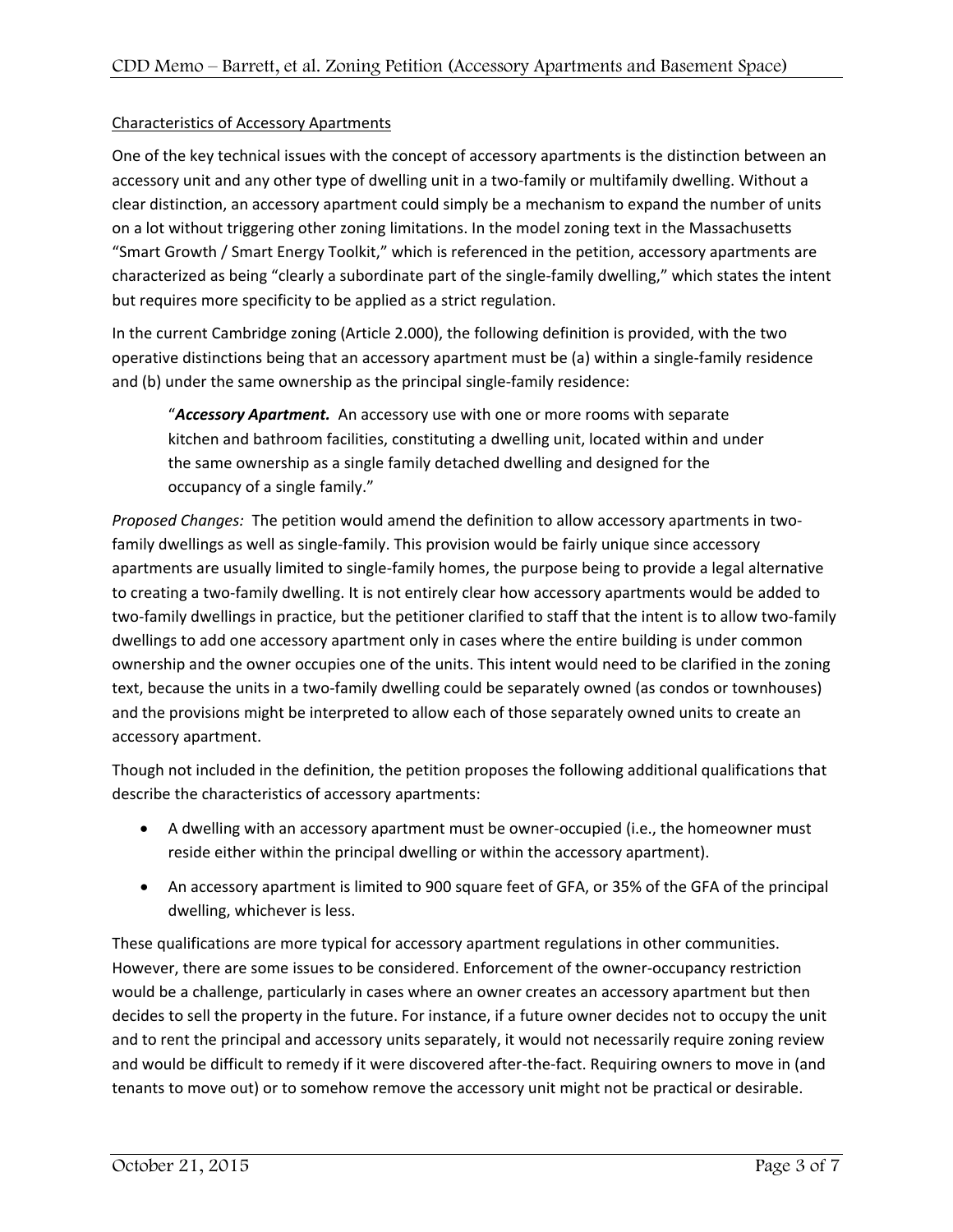The limit on size also raises some questions related to the typical understanding that accessory apartments are meant to be "clearly a subordinate part" of a larger dwelling. Although the proposed zoning established a maximum size where the current ordinance does not, 900 square feet is not a particularly small unit size compared with much of the housing in Cambridge, including many twobedroom units. The additional limitation of 35% of the size of the dwelling may help to ensure that accessory apartments are relatively small compared to the principal dwelling; however, in the case of a two‐family dwelling, it could result in three units (two principal, one accessory) that are of equal size.

## Additional Regulations and Restrictions for Accessory Apartments

The following table lists the current restrictions in the ordinance compared to the proposed changes in the petition:

| <b>Current Zoning</b>                            | <b>Proposed Change</b>                             |
|--------------------------------------------------|----------------------------------------------------|
| Accessory apartments are limited to houses built | Accessory apartments are allowed in existing or    |
| before June 1, 1940 that have not been enlarged  | new houses that have not been enlarged by more     |
| by more than 250 feet since built.               | than 250 feet since built.                         |
| Accessory apartments are limited to dwellings    | Threshold is reduced to 1,800 square feet.         |
| with at least 3,500 square feet of GFA.          |                                                    |
| Accessory apartments are limited to lots with at | Accessory apartments are limited to lots of at     |
| least 3,000 square feet of lot area per dwelling | least 5,000 total square feet (with no explicit    |
| unit.                                            | limitation on lot area per dwelling unit).         |
| No restrictions on where an accessory apartment  | Accessory apartments may not be located in a       |
| may be located.                                  | garage; otherwise no limitations specified.        |
| Alterations that increase the FAR above zoning   | Requirement is deleted. Articles 5.000 and 8.000   |
| limitations are not allowed                      | of the zoning would generally prohibit changes     |
|                                                  | that exceed or further exceed the FAR limitation.  |
| An off-street parking space is required for an   | No off street parking is required for an accessory |
| accessory apartment.                             | apartment.                                         |

Another proposed provision is that a two‐family home could be converted to a single‐family home with an accessory unit without requiring a special permit. It is not clear how a homeowner would benefit from this provision because maintaining an existing two-family home has the same benefits and fewer restrictions than accessory apartments. More typically, a homeowner would benefit from converting a dwelling with an accessory apartment into a normal two-family dwelling.

One of the more significant considerations is that the proposed changes would allow a new home to be designed and built with an accessory apartment, rather than allowing an accessory apartment only as an adaptive use of an older, larger home. The zoning would retain the provision that a home would not be eligible if it were enlarged by more than 250 feet since built, though this provision may no longer be consistent with the intent of the zoning because it would put more restrictions on a lot with an existing home with past enlargements than if the lot were demolished and a new, larger home were built.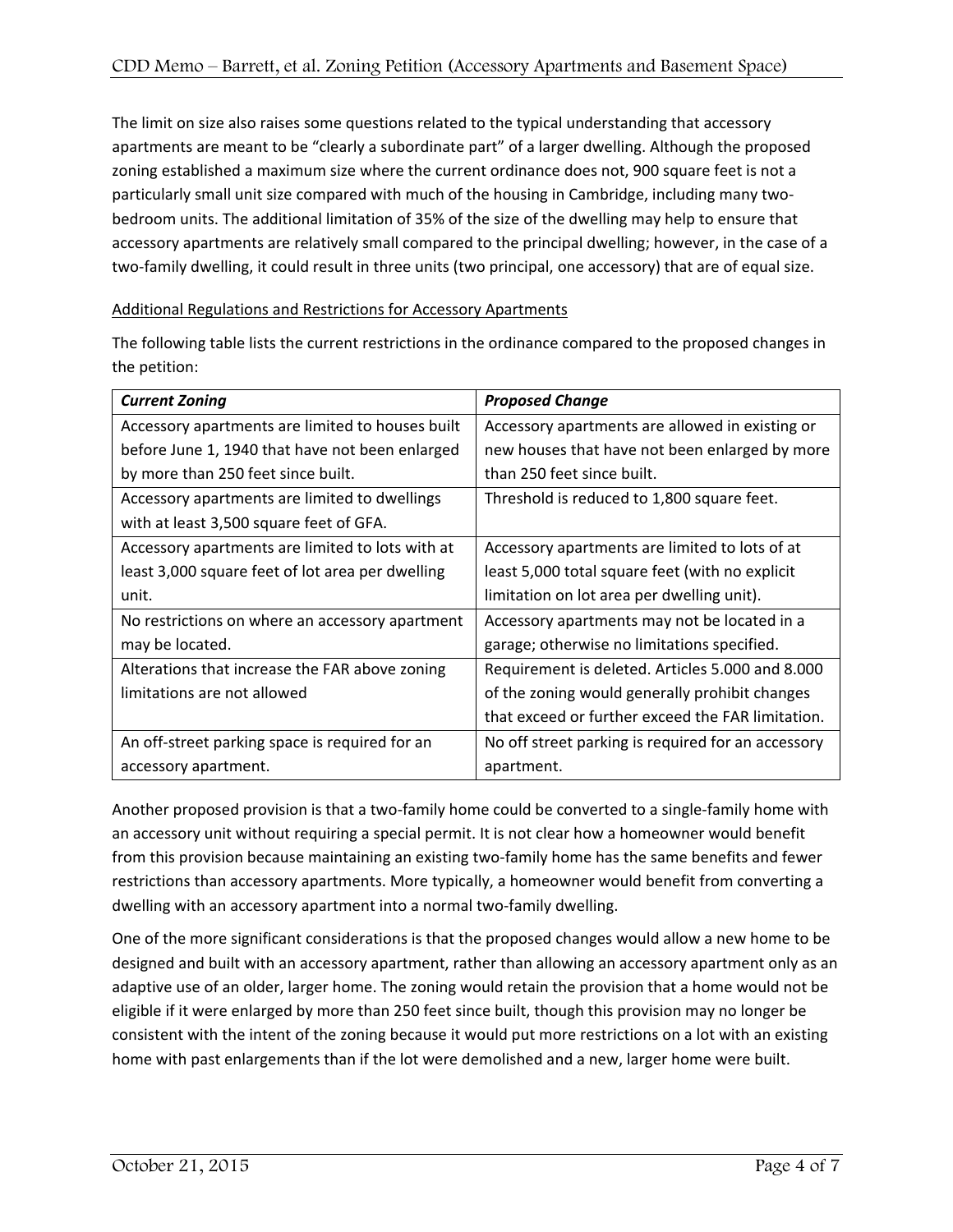Some additional clarity would also help explain how the zoning development standards in Article 5.000 are intended to be applied to accessory apartments, particularly the FAR and lot area per dwelling unit controls. The petition proposes deleting a sentence prohibiting alterations that would create or increase an FAR conformity on the lot, which is also a standard provision in the nonconformity provisions of Article 8.000 of the Zoning Ordinance. It is not clear whether the specific intent is to allow alterations that would create or increase an FAR nonconformity (as they would still be otherwise prohibited by Articles 5.000 and 8.000) or to reduce redundancy.

Also, the current zoning ordinance does not clearly explain whether an accessory apartment would be included in the determining lot area per dwelling unit limitations. The ordinance does partly define an accessory apartment as "constituting a dwelling unit" and the current zoning sets a limitation of 3,000 square feet of lot area per dwelling unit for a single-family home with an accessory apartment, suggesting that the intent is to include both principal and accessory units in the calculation (since the minimum lot size in Residence A districts is 6,000 square feet). The petitioner explained to staff that the intent was not to include accessory apartments in calculating lot area per dwelling unit limitations, which should be made explicit in the zoning.

# Overall Considerations

Since 1981, Cambridge's zoning has allowed accessory apartments only by special permit within certain strict limitations, including a limited number of districts. The main intent and greatest effect of the proposed regulations would be to make many more houses eligible to include accessory apartments. Any single‐family or two‐family home, new or existing, with at least 1,800 square feet of GFA and at least 5,000 square feet of lot area would be eligible to seek a special permit to create an accessory apartment without requiring new parking.

Few special permits have actually been sought and granted by the BZA pursuant to the current zoning. Though the petition notes that between 6,000 and 7,000 single‐family or two‐family homes exist throughout the city, it is impossible to determine how many such homes would meet all of the criteria to take advantage of the provision, how many would find it economically advantageous to seek the special permit and perform the work necessary to accommodate the accessory unit, and how many would ultimately be approved and established.

Aside from the technical issues raised and clarifications required, the Planning Board and City Council would need to consider as a matter of policy whether the benefits of allowing more accessory apartments would outweigh the potential impacts of greater household density in existing neighborhoods, including demands on transportation and parking, infrastructure and public resources.

Another consideration is the long‐term effect of allowing dwellings to be altered to accommodate multiple smaller units. While it might be an attractive option for current homeowners seeking better ways to use their space, it might limit the options for future homebuyers seeking larger living spaces for families. After creating an accessory apartment, it could be physically, economically, or otherwise logistically difficult to reabsorb it into the principal dwelling.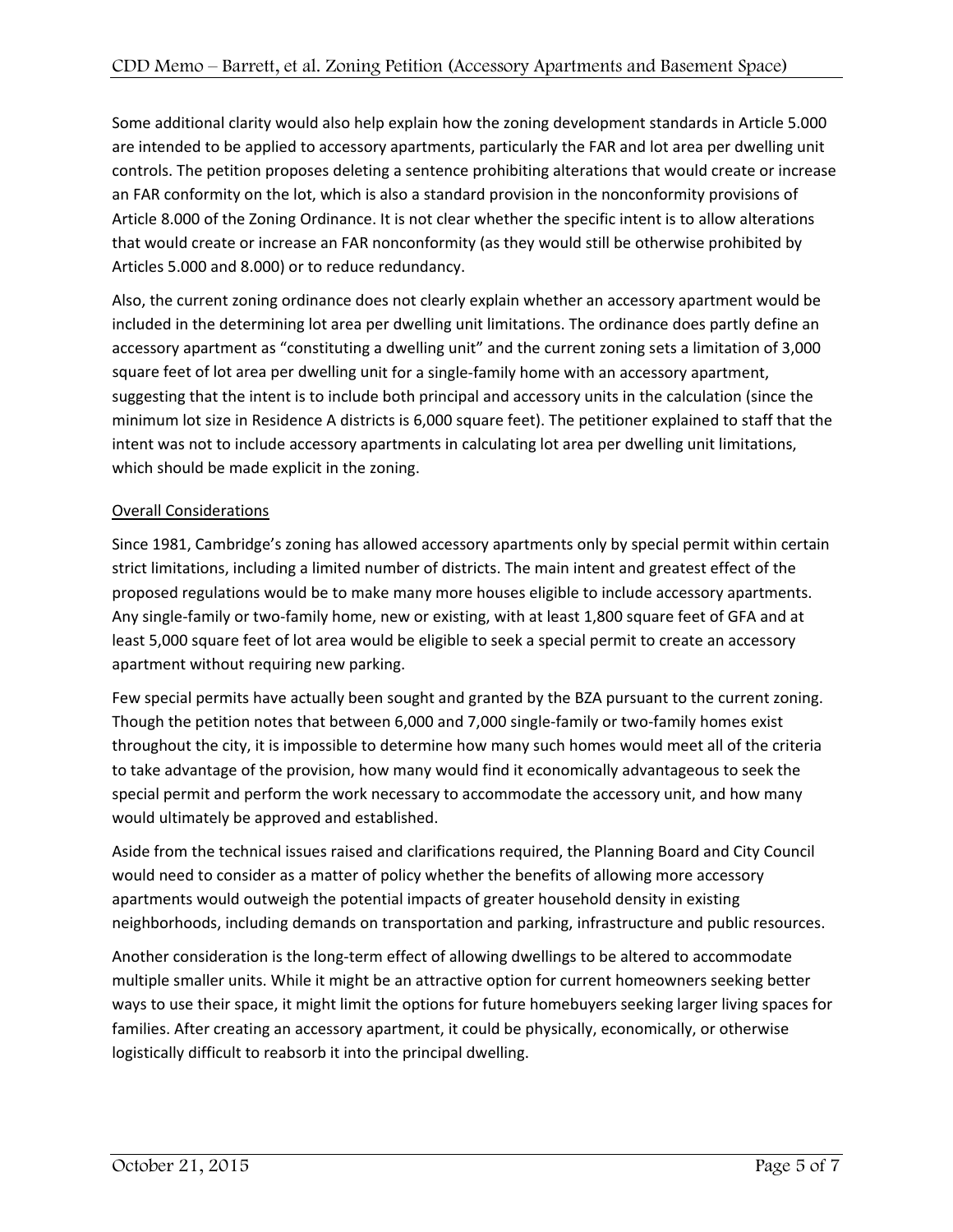## **Basement Floor Area**

## Meaning of Gross Floor Area

In a general sense, Gross Floor Area (GFA) is a measurement that represents the full area of built space on a lot, inclusive of the full physical space occupied by a building. In zoning specifically, the definition of GFA is one of the more fundamental elements of regulating the scale, intensity and form of development. Many zoning limitations and requirements are based on the calculation of GFA in a building or on a lot, and the definition of GFA is often used to promote particular citywide policies such as incentivizing desired uses or discouraging unwanted development types.

As an example, in the current definition, structured parking facilities located above grade are included in the calculation of GFA while structured parking facilities located below grade are not included in the calculation of GFA. This provision has been a major factor encouraging new development to provide its parking below‐grade where it is feasible.

## Basement GFA

Under current zoning, floor area at the basement level is excluded from the definition of GFA if it meets one of the following criteria:

- Is used for parking and loading.
- Is devoted to the operations and maintenance of the building such as heating and cooling equipment, electrical and telephone facilities, and fuel storage.
- Has less than seven (7) feet of ceiling height.

The proposed amendment would add the following to the categories of excluded basement floor area:

- Any basement or cellar space in a single-family or two-family home.
- Any basement or cellar space in any other building subject to a special permit.

## Overall Effects of Proposed Change

The proposed change would provide some relief from GFA restrictions in certain scenarios, including the following:

- Existing buildings that currently have living space in the basement, which would be included in GFA, might receive additional development capacity because that existing space would no longer count in determining floor area ratio (FAR) limitations.
- Existing buildings that currently have basement space that is used as low-height storage, mechanical systems or some other use that is exempt from GFA might convert basement space to living space without violating GFA limitations, if building code requirements are met.
- New buildings would more likely be designed with usable space in the basement in order to maximize the value of the building. It is already the case that many single‐family and two‐family homes are designed with ceiling heights of 6'-11", which is habitable under the current state building code but is not defined as GFA per zoning.